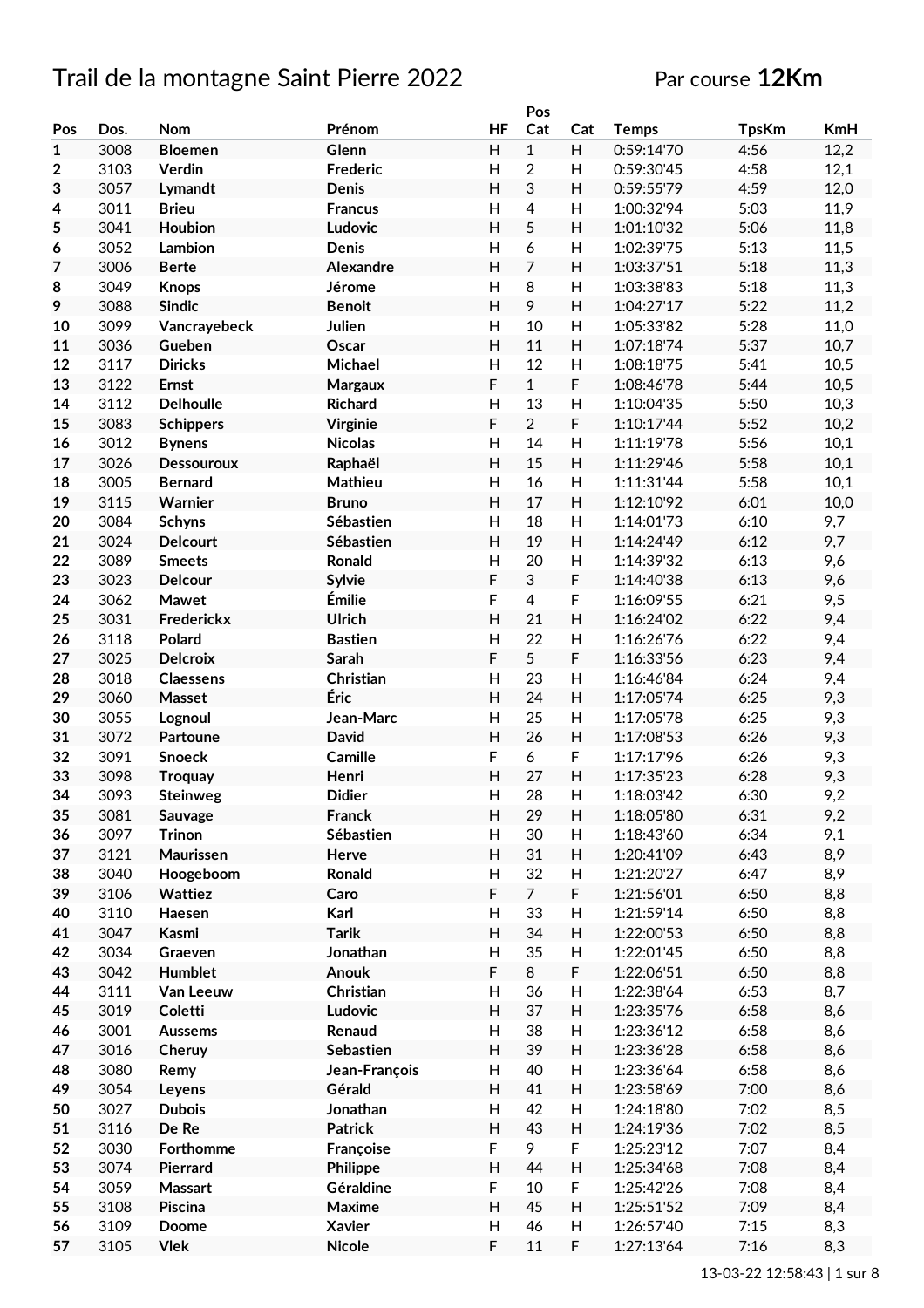### Par course **12Km**

|     |              |                     |                            |                           | Pos |                           |              |              |            |
|-----|--------------|---------------------|----------------------------|---------------------------|-----|---------------------------|--------------|--------------|------------|
| Pos | Dos.         | Nom                 | Prénom                     | HF                        | Cat | Cat                       | <b>Temps</b> | <b>TpsKm</b> | <b>KmH</b> |
| 58  | 3022         | <b>Daniëls</b>      | Sarah                      | F                         | 12  | $\mathsf F$               | 1:27:23'53   | 7:17         | 8,2        |
| 59  | 3086         | Shiri               | Payman                     | $\mathsf{H}$              | 47  | H                         | 1:27:25'47   | 7:17         | 8,2        |
| 60  | 3053         | Leclerc             | Marie                      | F                         | 13  | F                         | 1:27:34'15   | 7:18         | 8,2        |
| 61  | 3082         | <b>Schellings</b>   | Frede                      | F                         | 14  | F                         | 1:27:34'25   | 7:18         | 8,2        |
| 62  | 3013         | <b>Campos Brazo</b> | Abelardo                   | H                         | 48  | H                         | 1:27:40'32   | 7:19         | 8,2        |
| 63  | 3010         | <b>Boudry</b>       | Marc                       | Η                         | 49  | H                         | 1:27:45'21   | 7:19         | 8,2        |
| 64  | 3067         | Monin               | <b>Caroline</b>            | F                         | 15  | F                         | 1:28:04'02   | 7:20         | 8,2        |
| 65  | 3032         | Gathon              | <b>Thierry</b>             | $\mathsf{H}$              | 50  | H                         | 1:28:08'66   | 7:21         | 8,2        |
| 66  | 3051         | Lahaye              | Mérédith                   | F                         | 16  | F                         | 1:28:19'13   | 7:22         | 8,2        |
| 67  | 3050         | <b>Kuffer</b>       | Laurent                    | $\overline{H}$            | 51  | H                         | 1:28:30'55   | 7:23         | 8,1        |
| 68  | 3095         | <b>Stubbe</b>       | <b>Muriel</b>              | F                         | 17  | F                         | 1:28:33'50   | 7:23         | 8,1        |
| 69  | 3015         | Charlot             | <b>Benedicte</b>           | F                         | 18  | F                         | 1:28:34'89   | 7:23         | 8,1        |
| 70  | 3092         | <b>Stas</b>         | Jean-Francois              | $\mathsf{H}$              | 52  | H                         | 1:29:15'77   | 7:26         | 8,1        |
| 71  | 3038         | <b>Heck</b>         | Gael                       | $\mathsf{H}$              | 53  | H                         | 1:30:21'72   | 7:32         | 8,0        |
| 72  | 3020         | Crutzen             | Isabelle                   | F                         | 19  | F                         | 1:30:22'90   | 7:32         | 8,0        |
| 73  | 3120         | Welter              | Audrey                     | F                         | 20  | F                         | 1:31:05'43   | 7:35         | 7,9        |
| 74  | 3070         | <b>Nguyen Dang</b>  | <b>Delphine</b>            | F                         | 21  | F                         | 1:31:17'06   | 7:37         | 7,9        |
| 75  | 3119         | Sonneau             | Sarah                      | F                         | 22  | F                         | 1:31:19'10   | 7:37         | 7,9        |
| 76  | 3064         | <b>Micheroux</b>    | <b>Nathalie</b>            | F                         | 23  | F                         | 1:31:50'36   | 7:39         | 7,8        |
| 77  | 3101         | Vandevelde          | Stéphanie                  | F                         | 24  | F                         | 1:31:51'37   | 7:39         | 7,8        |
| 78  | 3009         | <b>Boniver</b>      | Vinciane                   | F                         | 25  | F                         | 1:33:21'94   | 7:47         | 7,7        |
| 79  | 3085         | <b>Sciacca</b>      | Luigi                      | $\overline{H}$            | 54  | H                         | 1:33:33'13   | 7:48         | 7,7        |
| 80  | 3069         | Nelissen            | <b>Didier</b>              | $\mathsf{H}$              | 55  | H                         | 1:35:12'35   | 7:56         | 7,6        |
| 81  | 3045         | Humblet             | <b>Jacques</b>             | H                         | 56  | H                         | 1:35:13'07   | 7:56         | 7,6        |
| 82  | 3068         | <b>Muller</b>       |                            | H                         | 57  | H                         | 1:35:24'02   | 7:57         |            |
| 83  | 3071         | <b>Notelaers</b>    | Serge<br>Marc              | $\mathsf{H}$              | 58  | H                         | 1:35:35'36   | 7:58         | 7,5<br>7,5 |
| 84  | 3046         |                     |                            | F                         | 26  | F                         | 1:35:37'35   | 7:58         |            |
| 85  |              | Jans                | Vanessa                    | F                         | 27  | F                         |              | 7:58         | 7,5        |
| 86  | 3056<br>3079 | Longree             | <b>Nathalie</b><br>Olivier | $\mathsf{H}$              | 59  | H                         | 1:35:41'36   | 8:01         | 7,5        |
|     |              | Reip                |                            |                           |     | F                         | 1:36:10'17   |              | 7,5        |
| 87  | 3021         | Daman               | Geneviève                  | F                         | 28  |                           | 1:36:10'27   | 8:01         | 7,5        |
| 88  | 3087         | Simon               | <b>Emilie</b>              | F                         | 29  | F                         | 1:36:10'52   | 8:01         | 7,5        |
| 89  | 3113         | Frenay              | <b>Catherine</b>           | F                         | 30  | F                         | 1:38:28'38   | 8:13         | 7,3        |
| 90  | 3007         | <b>Bertrand</b>     | <b>Nathalie</b>            | F<br>F                    | 31  | F                         | 1:38:30'56   | 8:13         | 7,3        |
| 91  | 3014         | Charlier            | Valérie                    |                           | 32  | F                         | 1:38:30'89   | 8:13         | 7,3        |
| 92  | 3033         | Gengoux             | <b>Anne Marie</b>          | F                         | 33  | $\mathsf F$               | 1:38:44'44   | 8:14         | 7,3        |
| 93  | 3114         | Warnier             | André                      | Н                         | 60  | H                         | 1:39:49'74   | 8:19         | 7,2        |
| 94  | 3058         | <b>Mannens</b>      | <b>Christelle</b>          | F                         | 34  | F                         | 1:41:18'95   | 8:26         | 7,1        |
| 95  | 3028         | <b>Fafchamps</b>    | <b>Catherine</b>           | F                         | 35  | F                         | 1:42:59'97   | 8:35         | 7,0        |
| 96  | 3102         | <b>Verbiest</b>     | Alain                      | $\boldsymbol{\mathsf{H}}$ | 61  | $\boldsymbol{\mathsf{H}}$ | 1:43:00'84   | 8:35         | 7,0        |
| 97  | 3039         | Henquet             | <b>Virginie</b>            | F                         | 36  | $\mathsf F$               | 1:43:09'73   | 8:36         | 7,0        |
| 98  | 3065         | Minguet             | Olivier                    | $\boldsymbol{\mathsf{H}}$ | 62  | H                         | 1:43:43'40   | 8:38         | 6,9        |
| 99  | 3076         | <b>Pironnet</b>     | Sophie                     | F                         | 37  | F                         | 1:43:43'76   | 8:38         | 6,9        |
| 100 | 3066         | Mlotkowski          | Stanislaw                  | H                         | 63  | $\boldsymbol{\mathsf{H}}$ | 1:43:55'03   | 8:40         | 6,9        |
| 101 | 3100         | Vanderkelen         | Juan-Marco                 | H                         | 64  | H                         | 1:47:59'45   | 9:00         | 6,7        |
| 102 | 3003         | <b>Beaurain</b>     | Philippe                   | H                         | 65  | H                         | 1:48:45'75   | 9:04         | 6,6        |
| 103 | 3104         | Verlaine            | Véronique                  | F                         | 38  | F                         | 1:48:46'40   | 9:04         | 6,6        |
| 104 | 3078         | Pollard             | Luc                        | H                         | 66  | H                         | 1:51:46'38   | 9:19         | 6,4        |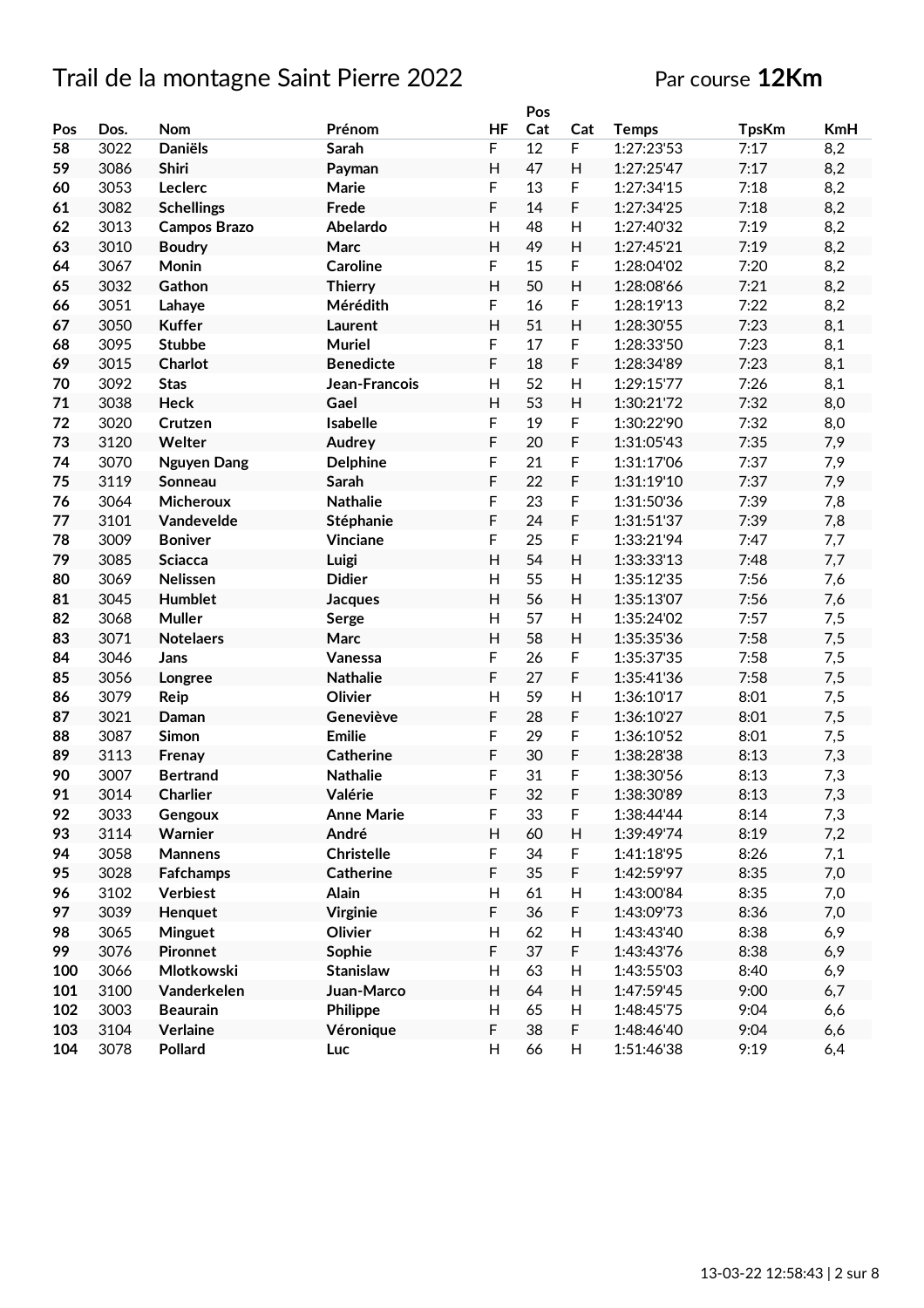## Trail de la montagne Saint Pierre 2022 Par course 18Km

|              |      |                   |                 |           | Pos            |                           |              |              |            |
|--------------|------|-------------------|-----------------|-----------|----------------|---------------------------|--------------|--------------|------------|
| Pos          | Dos. | <b>Nom</b>        | Prénom          | <b>HF</b> | Cat            | Cat                       | <b>Temps</b> | <b>TpsKm</b> | <b>KmH</b> |
| $\mathbf{1}$ | 4086 | Leduc             | Jérôme          | H         | $\mathbf{1}$   | H                         | 1:18:00'14   | 4:20         | 13,8       |
| $\mathbf 2$  | 4073 | Jockin            | François        | H         | $\overline{2}$ | $\boldsymbol{\mathsf{H}}$ | 1:18:19'98   | 4:21         | 13,8       |
| 3            | 4154 | Willamme          | Simon           | H         | 3              | $\boldsymbol{\mathsf{H}}$ | 1:19:42'38   | 4:26         | 13,5       |
| 4            | 4032 | <b>Defawes</b>    | Cédric          | Н         | 4              | $\boldsymbol{\mathsf{H}}$ | 1:19:50'24   | 4:26         | 13,5       |
|              | 4018 |                   |                 | H         | 5              | H                         |              | 4:28         |            |
| 5            |      | <b>Celentin</b>   | <b>Hugues</b>   |           |                |                           | 1:20:19'17   |              | 13,4       |
| 6            | 4115 | Prenten           | Jonathan        | H         | 6              | H                         | 1:21:21'68   | 4:31         | 13,3       |
| 7            | 4072 | Janssen           | <b>Kristof</b>  | H         | $\overline{7}$ | H                         | 1:24:02'96   | 4:40         | 12,8       |
| 8            | 4002 | <b>Albert</b>     | <b>Benoit</b>   | H         | 8              | $\boldsymbol{\mathsf{H}}$ | 1:24:10'87   | 4:41         | 12,8       |
| 9            | 4096 | Luyckx            | Christophe      | H         | 9              | $\boldsymbol{\mathsf{H}}$ | 1:26:58'79   | 4:50         | 12,4       |
| 10           | 4127 | <b>Schmits</b>    | Raphael         | Η         | 10             | H                         | 1:27:17'00   | 4:51         | 12,4       |
| 11           | 4074 | Joseph            | <b>Bernard</b>  | H         | 11             | $\boldsymbol{\mathsf{H}}$ | 1:27:54'73   | 4:53         | 12,3       |
| 12           | 4112 | <b>Pinsart</b>    | <b>Vincent</b>  | Н         | 12             | $\boldsymbol{\mathsf{H}}$ | 1:30:07'18   | 5:01         | 12,0       |
| 13           | 4165 | <b>Delfosse</b>   | ?               | H         | 13             | $\boldsymbol{\mathsf{H}}$ | 1:30:26'63   | 5:01         | 11,9       |
| 14           | 4057 | Geelen            | Gertjan         | Η         | 14             | H                         | 1:30:29'67   | 5:02         | 11,9       |
| 15           | 4171 | <b>Dewallef</b>   | Pascal          | H         | 15             | $\boldsymbol{\mathsf{H}}$ | 1:31:01'70   | 5:04         | 11,9       |
| 16           | 4038 | <b>Deprez</b>     | <b>Thomas</b>   | Η         | 16             | Н                         | 1:31:02'44   | 5:04         | 11,9       |
| 17           | 4055 |                   | <b>Benoît</b>   | H         | 17             | H                         |              | 5:04         | 11,9       |
|              |      | Frémalle          |                 |           |                |                           | 1:31:03'53   |              |            |
| 18           | 4009 | <b>Bonomo</b>     | Gregory         | H         | 18             | $\boldsymbol{\mathsf{H}}$ | 1:31:39'08   | 5:05         | 11,8       |
| 19           | 4088 | Legros            | <b>David</b>    | H         | 19             | H                         | 1:31:51'66   | 5:06         | 11,8       |
| 20           | 4041 | <b>Desadeleer</b> | Jean-Francois   | H         | 20             | $\boldsymbol{\mathsf{H}}$ | 1:34:19'83   | 5:14         | 11,4       |
| 21           | 4035 | Dejardin1         | Fred            | H         | 21             | H                         | 1:34:37'78   | 5:16         | 11,4       |
| 22           | 4037 | <b>Delmotte</b>   | Pascal          | H         | 22             | $\boldsymbol{\mathsf{H}}$ | 1:36:27'84   | 5:22         | 11,2       |
| 23           | 4103 | Nihon             | Gregory         | H         | 23             | $\boldsymbol{\mathsf{H}}$ | 1:36:31'63   | 5:22         | 11,2       |
| 24           | 4166 | Watar             | <b>Francis</b>  | Η         | 24             | H                         | 1:36:37'74   | 5:22         | 11,2       |
| 25           | 4046 | Dohmen            | Arnaud          | H         | 25             | H                         | 1:37:10'96   | 5:24         | 11,1       |
| 26           | 4151 | Vroomen           | <b>David</b>    | Η         | 26             | H                         | 1:37:20'56   | 5:25         | 11,1       |
| 27           | 4172 | <b>Darcis</b>     | Pascal          | H         | 27             | H                         | 1:38:05'69   | 5:27         | 11,0       |
| 28           | 4124 | Roman-Mignon      | Loic            | Н         | 28             | $\boldsymbol{\mathsf{H}}$ | 1:38:14'50   | 5:28         | 11,0       |
| 29           | 4125 | Rouhart           | <b>Daniel</b>   | H         | 29             | H                         | 1:38:23'55   | 5:28         | 11,0       |
| 30           | 4083 |                   | Michel          | Н         | 30             | H                         | 1:38:54'75   | 5:30         | 10,9       |
|              |      | Lavigne           |                 |           |                |                           |              |              |            |
| 31           | 4117 | Regnier           | Simon           | Н         | 31             | $\boldsymbol{\mathsf{H}}$ | 1:39:05'06   | 5:30         | 10,9       |
| 32           | 4052 | <b>Evrard</b>     | Roland          | H         | 32             | H                         | 1:39:12'99   | 5:31         | 10,9       |
| 33           | 4066 | Heyns             | <b>Xavier</b>   | H         | 33             | $\boldsymbol{\mathsf{H}}$ | 1:39:32'86   | 5:32         | 10,8       |
| 34           | 4019 | Chaumont          | Martin          | H         | 34             | H                         | 1:39:33'73   | 5:32         | 10,8       |
| 35           | 4167 | <b>Diet</b>       | <b>Fabrice</b>  | H         | 35             | H                         | 1:39:46'87   | 5:32         | 10,8       |
| 36           | 4089 | Leinartz          | Laurent         | H         | 36             | H                         | 1:39:49'18   | 5:33         | 10,8       |
| 37           | 4160 | <b>Binoche</b>    | Carole          | F         | $\mathbf{1}$   | F                         | 1:39:59'67   | 5:34         | 10,8       |
| 38           | 4158 | Happart           | Gregory         | Н         | 37             | H                         | 1:40:00'01   | 5:34         | 10,8       |
| 39           | 4157 | <b>Schmetz</b>    | <b>Bernard</b>  | H         | 38             | H                         | 1:40:02'28   | 5:34         | 10,8       |
| 40           | 4155 | Wygaerts          | Ward            | Н         | 39             | $\boldsymbol{\mathsf{H}}$ | 1:41:23'95   | 5:38         | 10,7       |
| 41           | 4056 | Frenay            | Jason           | Н         | 40             | H                         | 1:41:35'42   | 5:38         | 10,6       |
| 42           | 4105 | Otten             | Yannic          | H         | 41             | $\boldsymbol{\mathsf{H}}$ | 1:41:39'44   | 5:39         | 10,6       |
| 43           | 4141 | <b>Trippaers</b>  | Jerome          | H         | 42             | H                         | 1:41:54'04   | 5:40         | 10,6       |
| 44           | 4029 | De Meuleneire     | Arnaud          | Н         | 43             | H                         | 1:41:56'81   | 5:40         | 10,6       |
| 45           |      |                   |                 | H         | 44             | $\boldsymbol{\mathsf{H}}$ |              | 5:40         |            |
|              | 4156 | <b>Xhonneux</b>   | Renaud          |           |                |                           | 1:42:00'49   |              | 10,6       |
| 46           | 4079 | Laming            | Mary            | F         | $\overline{2}$ | $\mathsf F$               | 1:42:05'81   | 5:40         | 10,6       |
| 47           | 4169 | Franssen          | <b>Xavier</b>   | H         | 45             | H                         | 1:42:40'38   | 5:42         | 10,5       |
| 48           | 4118 | Reynaers          | Raphaël         | Н         | 46             | H                         | 1:43:11'44   | 5:44         | 10,5       |
| 49           | 4044 | <b>Dessy</b>      | Sébastien       | H         | 47             | H                         | 1:43:47'14   | 5:46         | 10,4       |
| 50           | 4058 | Gheury            | Philippe        | Н         | 48             | Н                         | 1:43:47'17   | 5:46         | 10,4       |
| 51           | 4138 | <b>Ten Haaf</b>   | Jenny           | F         | 3              | F                         | 1:44:12'16   | 5:47         | 10,4       |
| 52           | 4164 | Gerarts           | <b>David</b>    | H         | 49             | $\boldsymbol{\mathsf{H}}$ | 1:44:27'60   | 5:48         | 10,3       |
| 53           | 4113 | <b>Pirlot</b>     | <b>Bernard</b>  | H         | 50             | H                         | 1:45:24'59   | 5:52         | 10,2       |
| 54           | 4026 | <b>Daniels</b>    | Jean-Marc       | Н         | 51             | H                         | 1:45:27'57   | 5:52         | 10,2       |
| 55           | 4021 | <b>Clabodts</b>   | <b>Benjamin</b> | Н         | 52             | H                         | 1:45:34'95   | 5:52         | 10,2       |
| 56           | 4003 | <b>Barbé</b>      | Luc             | H         | 53             | H                         | 1:45:54'04   | 5:53         | 10,2       |
| 57           |      |                   |                 | H         |                | H                         |              |              |            |
|              | 4030 | De Witte          | Franck          |           | 54             |                           | 1:46:34'30   | 5:55         | 10,1       |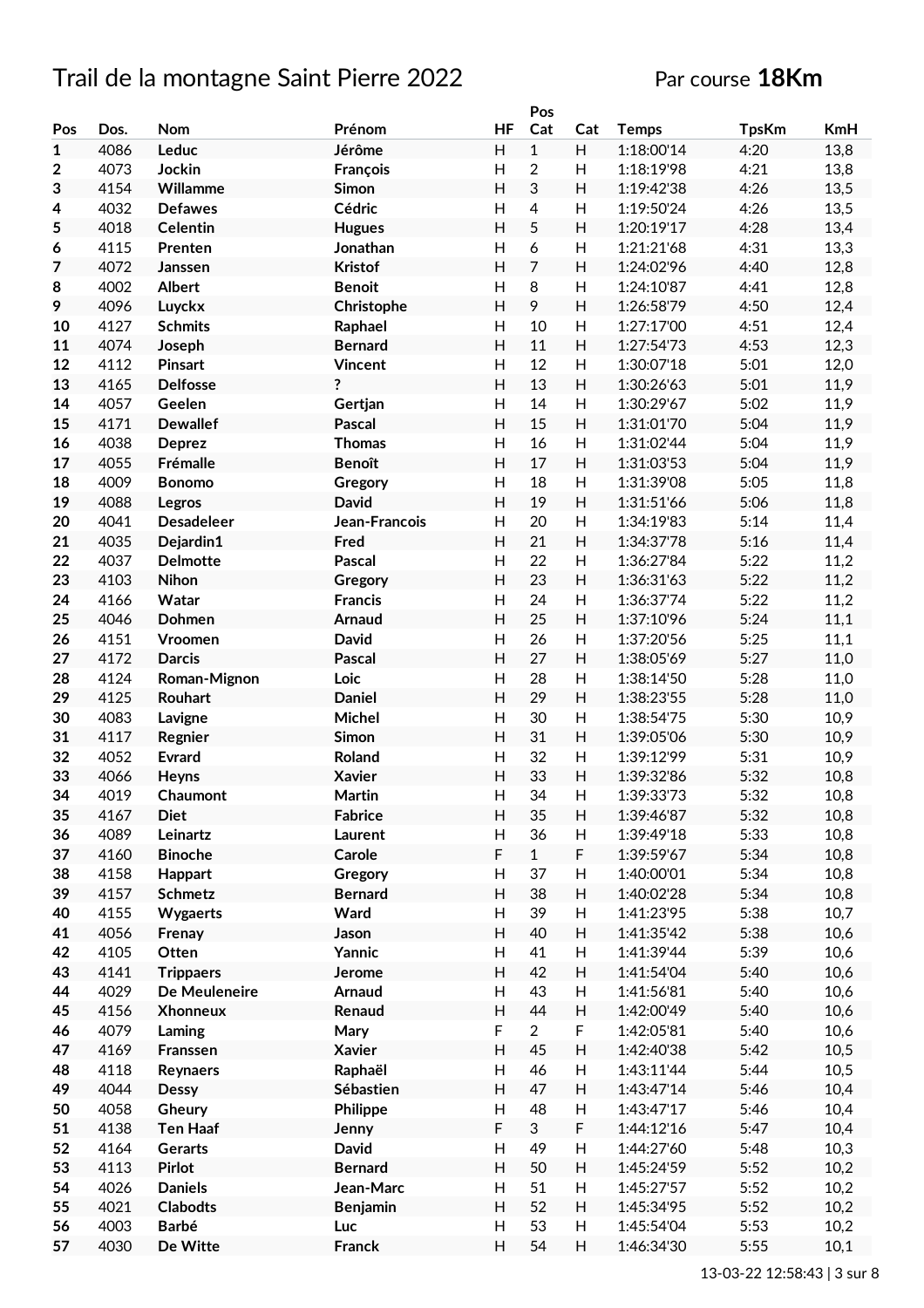### Par course **18Km**

|     |      |                  |                    |    | Pos            |                           |              |              |            |
|-----|------|------------------|--------------------|----|----------------|---------------------------|--------------|--------------|------------|
| Pos | Dos. | <b>Nom</b>       | Prénom             | HF | Cat            | Cat                       | <b>Temps</b> | <b>TpsKm</b> | <b>KmH</b> |
| 58  | 4068 | Houbion          | Michael            | Н  | 55             | H                         | 1:46:59'94   | 5:56         | 10,1       |
| 59  | 4012 | <b>Boulton</b>   | Cédric             | H  | 56             | H                         | 1:47:42'17   | 5:59         | 10,0       |
| 60  | 4114 | <b>Polmans</b>   | Réginald           | H  | 57             | H                         | 1:48:34'06   | 6:02         | 9,9        |
| 61  | 4101 | <b>Naus</b>      | Serge              | H  | 58             | H                         | 1:49:08'57   | 6:04         | 9,9        |
| 62  | 4168 | Julémont         | Stéphanie          | F  | $\overline{4}$ | F                         | 1:49:08'76   | 6:04         | 9,9        |
| 63  | 4111 | Pillitteri       | Carmelo            | H  | 59             | H                         | 1:49:09'21   | 6:04         | 9,9        |
| 64  | 4091 |                  | <b>Caroline</b>    | F  | 5              | $\mathsf F$               |              | 6:04         | 9,9        |
|     |      | Lepiemme         |                    |    |                |                           | 1:49:12'95   |              |            |
| 65  | 4020 | Cimino           | Armando            | H  | 60             | H                         | 1:49:19'59   | 6:04         | 9,9        |
| 66  | 4116 | Profita          | <b>Pierre</b>      | H  | 61             | $\boldsymbol{\mathsf{H}}$ | 1:49:52'40   | 6:06         | 9,8        |
| 67  | 4106 | Palumbo          | Giuseppe           | H  | 62             | H                         | 1:50:33'97   | 6:08         | 9,8        |
| 68  | 4142 | Tuzzolino        | Vincenzo           | Н  | 63             | H                         | 1:50:35'03   | 6:08         | 9,8        |
| 69  | 4126 | <b>Schidlo</b>   | Eric               | H  | 64             | H                         | 1:50:35'84   | 6:08         | 9,8        |
| 70  | 4107 | Paquet           | <b>Evelyne</b>     | F  | 6              | F                         | 1:50:49'62   | 6:10         | 9,7        |
| 71  | 4081 | Laurent          | Isabelle           | F  | $\overline{7}$ | F                         | 1:50:55'15   | 6:10         | 9,7        |
| 72  | 4095 | Lowis            | Serge              | Η  | 65             | Н                         | 1:50:55'49   | 6:10         | 9,7        |
| 73  | 4145 | Van Delm         | <b>Tara</b>        | F  | 8              | $\mathsf F$               | 1:51:16'64   | 6:11         | 9,7        |
| 74  | 4102 | Niesten          | <b>Bruno</b>       | Η  | 66             | H                         | 1:51:19'69   | 6:11         | 9,7        |
| 75  | 4022 | Claessen         | Edouard            | H  | 67             | H                         | 1:51:32'58   | 6:12         | 9,7        |
| 76  | 4097 | Marcy            | <b>Bruno</b>       | H  | 68             | $\boldsymbol{\mathsf{H}}$ | 1:53:15'88   | 6:17         | 9,5        |
| 77  | 4123 | Roland           | <b>Ten Haaf</b>    | H  | 69             | H                         | 1:53:53'48   | 6:20         | 9,5        |
| 78  | 4025 | Counet           | François           | H  | 70             | H                         | 1:54:25'40   | 6:22         | 9,4        |
| 79  | 4008 | <b>Beurskens</b> | Sandra             | F  | 9              | $\mathsf F$               | 1:54:30'33   | 6:22         | 9,4        |
|     |      |                  |                    |    |                |                           |              |              |            |
| 80  | 4023 | Colleye          | Michaël            | H  | 71             | $\boldsymbol{\mathsf{H}}$ | 1:54:32'09   | 6:22         | 9,4        |
| 81  | 4153 | Warnotte         | Jean-Michel        | H  | 72             | H                         | 1:54:32'32   | 6:22         | 9,4        |
| 82  | 4139 | <b>Thomas</b>    | <b>Xavier</b>      | Η  | 73             | H                         | 1:54:45'51   | 6:23         | 9,4        |
| 83  | 4043 | <b>Dessart</b>   | Kevin              | H  | 74             | $\mathsf{H}%$             | 1:55:26'72   | 6:25         | 9,4        |
| 84  | 4042 | <b>Dessart</b>   | Deborah            | F  | 10             | F                         | 1:55:27'11   | 6:25         | 9,4        |
| 85  | 4071 | <b>Immers</b>    | <b>Maurice</b>     | H  | 75             | H                         | 1:55:46'07   | 6:26         | 9,3        |
| 86  | 4053 | Feytongs         | Sacha              | Η  | 76             | H                         | 1:56:32'38   | 6:28         | 9,3        |
| 87  | 4045 | Detro            | <b>Pierre-Yves</b> | H  | 77             | H                         | 1:56:37'89   | 6:29         | 9,3        |
| 88  | 4028 | De Cock          | Cédric             | Н  | 78             | $\boldsymbol{\mathsf{H}}$ | 1:56:40'61   | 6:29         | 9,3        |
| 89  | 4144 | Valentiny        | Amélie             | H  | 79             | H                         | 1:57:06'26   | 6:31         | 9,2        |
| 90  | 4054 | Fraikin          | Loic               | H  | 80             | $\boldsymbol{\mathsf{H}}$ | 1:57:20'95   | 6:31         | 9,2        |
| 91  | 4130 | Simon            | Gil                | H  | 81             | H                         | 1:57:44'87   | 6:32         | 9,2        |
| 92  | 4090 | Lenart           | <b>Benoit</b>      | H  | 82             | H                         | 1:57:46'43   | 6:32         | 9,2        |
| 93  | 4109 | Peters           | Geneviève          | F  | 11             | $\mathsf F$               | 1:57:51'35   | 6:33         | 9,2        |
| 94  | 4024 | Corvers          | Geoffrey           | H  | 83             | H                         | 1:58:11'18   | 6:34         | 9,1        |
| 95  | 4064 | Gueben           | <b>Xavier</b>      | H  | 84             | H                         | 1:58:16'78   | 6:34         | 9,1        |
| 96  | 4149 | Vincent          | Versteegh          | Н  | 85             | H                         | 1:58:24'84   | 6:35         | 9,1        |
| 97  | 4119 | Reyners          | Alain              | H  | 86             | H                         | 1:58:25'98   | 6:35         | 9,1        |
|     |      |                  | Louis              |    |                |                           | 1:58:26'51   |              |            |
| 98  | 4001 | Akens            |                    | Н  | 87             | $\boldsymbol{\mathsf{H}}$ |              | 6:35         | 9,1        |
| 99  | 4007 | <b>Bert</b>      | Weetjens           | H  | 88             | $\boldsymbol{\mathsf{H}}$ | 1:58:30'30   | 6:35         | 9,1        |
| 100 | 4175 | <b>Diet</b>      | Gregory            | H  | 89             | Н                         | 1:58:47'30   | 6:36         | 9,1        |
| 101 | 4093 | <b>Lhoest</b>    | Sarah              | F  | 12             | F                         | 1:59:38'61   | 6:39         | 9,0        |
| 102 | 4132 | Somja            | Florence           | F  | 13             | F                         | 1:59:42'10   | 6:39         | 9,0        |
| 103 | 4121 | Riga             | Damien             | H  | 90             | $\boldsymbol{\mathsf{H}}$ | 2:00:06'92   | 6:40         | 9,0        |
| 104 | 4065 | Habran           | Philippe           | H  | 91             | $\boldsymbol{\mathsf{H}}$ | 2:00:38'15   | 6:42         | 9,0        |
| 105 | 4050 | Douin            | Serge              | H  | 92             | H                         | 2:01:50'71   | 6:46         | 8,9        |
| 106 | 4006 | <b>Bebronne</b>  | Eric               | H  | 93             | H                         | 2:02:22'59   | 6:48         | 8,8        |
| 107 | 4099 | <b>Mertens</b>   | Christophe         | H  | 94             | $\boldsymbol{\mathsf{H}}$ | 2:02:24'24   | 6:48         | 8,8        |
| 108 | 4128 | Schosse          | <b>Nancy</b>       | F  | 14             | $\mathsf F$               | 2:02:25'19   | 6:48         | 8,8        |
| 109 | 4015 | <b>Budin</b>     | <b>Alain</b>       | H  | 95             | $\boldsymbol{\mathsf{H}}$ | 2:02:26'40   | 6:48         | 8,8        |
| 110 | 4104 | Ote              | Olivier            | H  | 96             | H                         | 2:02:28'13   | 6:48         | 8,8        |
| 111 | 4036 | Delhougne        | Vincent            | H  | 97             | H                         | 2:02:28'16   | 6:48         | 8,8        |
| 112 | 4059 | Gillet           | Michael            | H  | 98             | H                         | 2:02:51'34   | 6:50         | 8,8        |
| 113 | 4011 |                  | <b>Nicolas</b>     | H  | 99             | H                         | 2:03:24'89   | 6:52         | 8,8        |
|     |      | <b>Boucquey</b>  |                    |    |                |                           |              |              |            |
| 114 | 4049 | <b>Douffet</b>   | Renaud             | H  | 100            | H                         | 2:03:26'84   | 6:52         | 8,7        |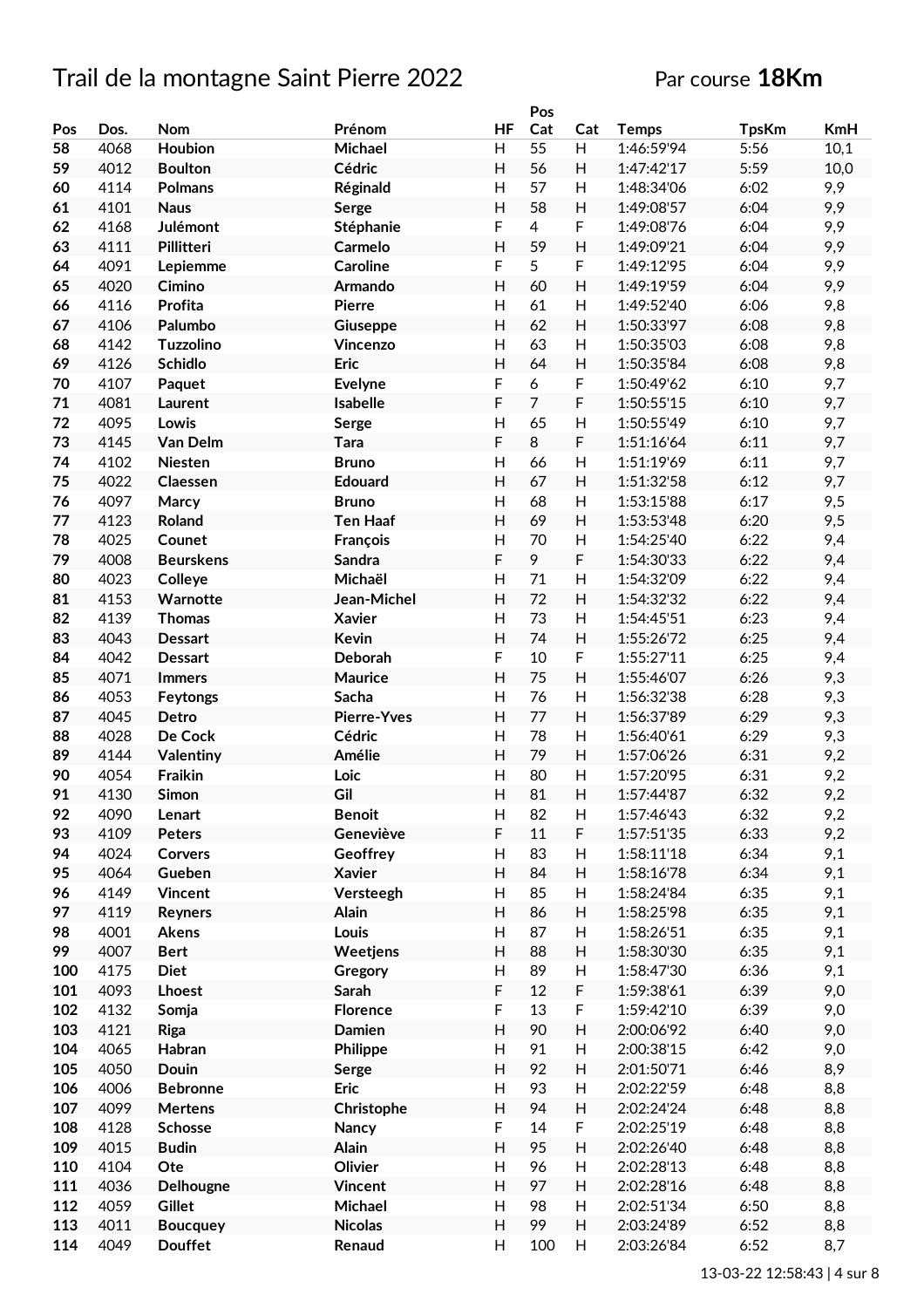#### Par course **18Km**

|     |      |                     |                   |                | Pos |                |              |              |            |
|-----|------|---------------------|-------------------|----------------|-----|----------------|--------------|--------------|------------|
| Pos | Dos. | <b>Nom</b>          | Prénom            | HF             | Cat | Cat            | <b>Temps</b> | <b>TpsKm</b> | <b>KmH</b> |
| 115 | 4159 | <b>Licot</b>        | Philippe          | H              | 101 | H              | 2:03:41'96   | 6:52         | 8,7        |
| 116 | 4082 | Laurent             | <b>Thomas</b>     | Н              | 102 | H              | 2:03:55'61   | 6:53         | 8,7        |
| 117 | 4075 | Joskin              | <b>Bernadette</b> | F              | 15  | F              | 2:04:47'25   | 6:56         | 8,7        |
| 118 | 4092 | Lhoest              | Jean              | Н              | 103 | H              | 2:05:33'10   | 6:59         | 8,6        |
| 119 | 4062 | <b>Grootaers</b>    | <b>Thierry</b>    | H              | 104 | H              | 2:05:39'61   | 6:59         | 8,6        |
| 120 | 4039 | <b>Dequiedt</b>     | <b>Franck</b>     | H              | 105 | H              | 2:05:52'77   | 6:59         | 8,6        |
| 121 | 4152 | Wagelmans           | <b>Arnaud</b>     | H              | 106 | H              | 2:06:26'40   | 7:01         | 8,5        |
| 122 | 4098 | <b>Meijlaers</b>    | <b>Patrick</b>    | H              | 107 | H              | 2:07:00'36   | 7:04         | 8,5        |
| 123 | 4034 | Dejace              | Charlotte         | F              | 16  | F              | 2:08:40'67   | 7:09         | 8,4        |
| 124 | 4163 | Donne               | Ine               | F              | 17  | F              | 2:09:46'82   | 7:13         | 8,3        |
| 125 | 4010 | <b>Bouche</b>       | Marc              | H              | 108 | H              | 2:10:39'96   | 7:16         | 8,3        |
| 126 | 4017 | <b>Campos Brazo</b> | Rafael            | H              | 109 | H              | 2:11:07'06   | 7:17         | 8,2        |
| 127 | 4080 | Lattuca             | <b>Tony</b>       | H              | 110 | H              | 2:11:16'05   | 7:17         | 8,2        |
| 128 | 4173 | Vanstraelen         | Koen              | H              | 111 | H              | 2:12:37'15   | 7:22         | 8,1        |
| 129 | 4013 | <b>Breugelmans</b>  | <b>Brecht</b>     | H              | 112 | H              | 2:12:38'36   | 7:22         | 8,1        |
| 130 | 4122 | Roi                 | Carine            | F              | 18  | F              | 2:13:03'69   | 7:23         | 8,1        |
| 131 | 4047 | Dolcimascolo        | <b>Baldassare</b> | H              | 113 | $\overline{H}$ | 2:13:14'89   | 7:24         | 8,1        |
| 132 | 4135 | <b>Stallenberg</b>  | Vanessa           | F              | 19  | F              | 2:14:03'84   | 7:27         | 8,1        |
| 133 | 4085 | Leesen              | Johan             | H              | 114 | $\mathsf{H}$   | 2:15:02'66   | 7:30         | 8,0        |
| 134 | 4004 | <b>Barnabe</b>      | Karin             | F              | 20  | F              | 2:16:12'17   | 7:34         | 7,9        |
| 135 | 4016 | <b>Bury</b>         | <b>Nadine</b>     | F              | 21  | F              | 2:16:13'10   | 7:34         | 7,9        |
| 136 | 4110 | <b>Piette</b>       | Valère            | H              | 115 | H              | 2:16:13'44   | 7:34         | 7,9        |
| 137 | 4162 | Cenne               | <b>Pierre</b>     | $\overline{H}$ | 116 | H              | 2:17:51'06   | 7:40         | 7,8        |
| 138 | 4133 | <b>Sonaers</b>      | Sandy             | F              | 22  | F              | 2:18:12'29   | 7:41         | 7,8        |
| 139 | 4031 | <b>Dechamps</b>     | Isabelle          | F              | 23  | F              | 2:18:13'82   | 7:41         | 7,8        |
| 140 | 4161 | <b>Raskinet</b>     | Phil              | H              | 117 | $\mathsf{H}$   | 2:18:33'91   | 7:42         | 7,8        |
| 141 | 4087 | Lecoq               | <b>Vinciane</b>   | F              | 24  | F              | 2:20:50'14   | 7:49         | 7,7        |
| 142 | 4137 | <b>Sterck</b>       | Laurane           | F              | 25  | F              | 2:24:27'02   | 8:02         | 7,5        |
| 143 | 4051 | <b>Espreux</b>      | <b>Maurine</b>    | F              | 26  | F              | 2:24:28'50   | 8:02         | 7,5        |
| 144 | 4136 | <b>Sterck</b>       | Julie             | F              | 27  | F              | 2:24:29'38   | 8:02         | 7,5        |
| 145 | 4061 | Gretry              | Régine            | F              | 28  | F              | 2:25:04'77   | 8:04         | 7,4        |
| 146 | 4131 | <b>Smits</b>        | <b>Patrick</b>    | H              | 118 | $\mathsf{H}$   | 2:25:32'10   | 8:05         | 7,4        |
| 147 | 4069 | <b>Hubert</b>       | Françoise         | F              | 29  | F              | 2:25:33'76   | 8:05         | 7,4        |
| 148 | 4129 | <b>Servais</b>      | <b>Murielle</b>   | F              | 30  | F              | 2:25:36'35   | 8:05         | 7,4        |
| 149 | 4174 | Renard              | <b>Christine</b>  | F              | 31  | F              | 2:25:36'55   | 8:05         | 7,4        |
| 150 | 4143 | Urbain              | Pascale           | F              | 32  | F              | 2:25:37'20   | 8:05         | 7,4        |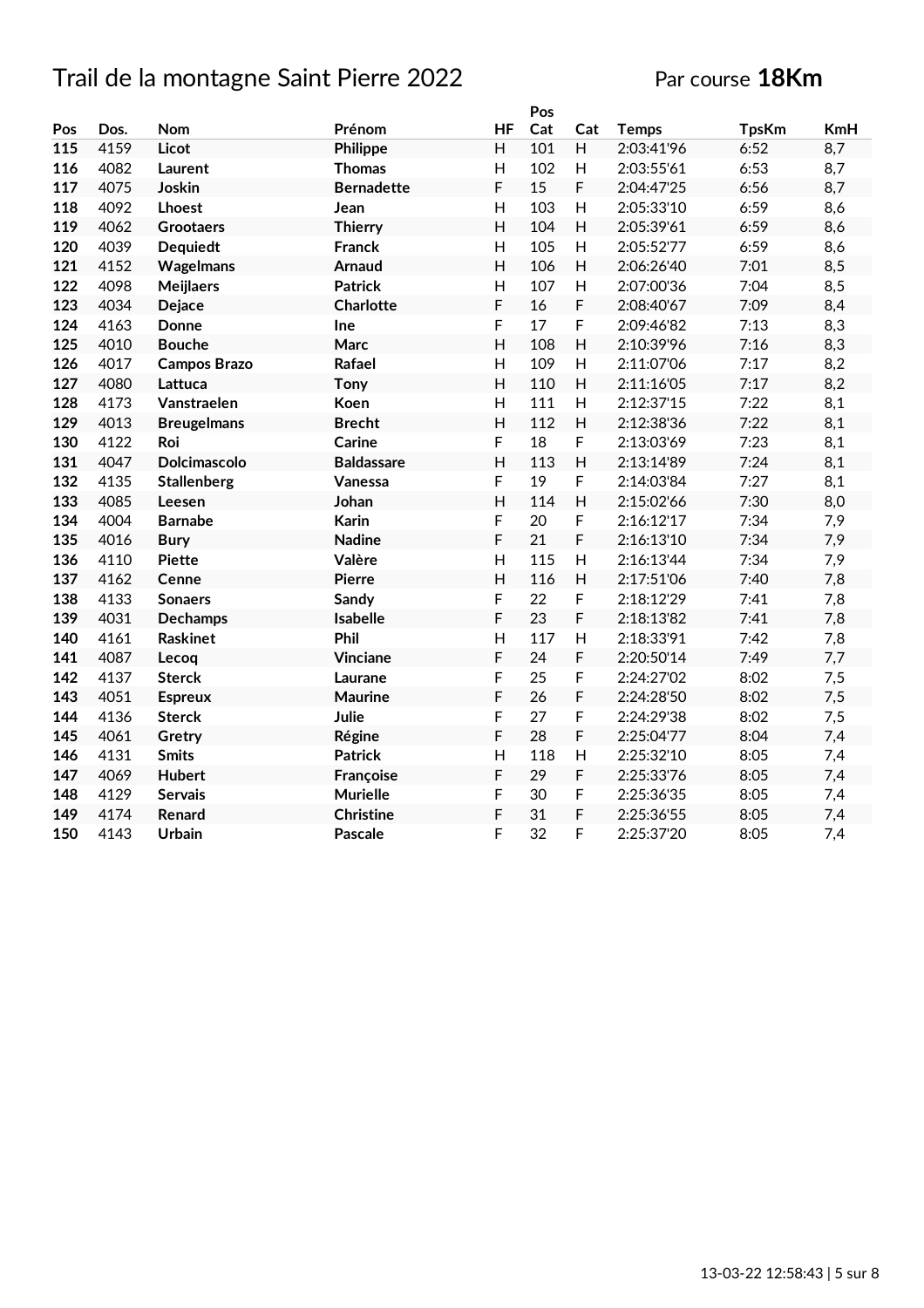# Trail de la montagne Saint Pierre 2022 Par course 7Km

|                |      |                  |                   |           | Pos            |             |              |              |      |
|----------------|------|------------------|-------------------|-----------|----------------|-------------|--------------|--------------|------|
| Pos            | Dos. | Nom              | Prénom            | <b>HF</b> | Cat            | Cat         | <b>Temps</b> | <b>TpsKm</b> | KmH  |
| 1              | 2578 | Vrancken         | Jo                | H         | $\mathbf{1}$   | H           | 0:27:00'03   | 3:52         | 15,6 |
| $\overline{2}$ | 2525 | <b>Doucet</b>    | Kevin             | H         | $\overline{2}$ | H           | 0:28:15'64   | 4:02         | 14,9 |
| 3              | 2567 | <b>Scohier</b>   | Simon             | H         | 3              | H           | 0:28:26'95   | 4:04         | 14,8 |
| 4              | 2542 | Joseph           | Max               | H         | 4              | H           | 0:28:29'71   | 4:04         | 14,7 |
| 5              | 2579 | Vanderbeuken     | Stijn             | H         | 5              | H           | 0:31:24'61   | 4:29         | 13,4 |
| 6              | 2570 | Van Leeuw        | Julien            | H         | 6              | H           | 0:31:52'64   | 4:33         | 13,2 |
| 7              | 2566 | <b>Schmits</b>   | <b>Elisa</b>      | F         | $\mathbf{1}$   | F           | 0:32:39'70   | 4:40         | 12,9 |
|                |      |                  |                   |           |                |             |              |              |      |
| 8              | 2548 | Lieutenant       | Lukas             | H         | 7              | H           | 0:34:17'91   | 4:54         | 12,2 |
| 9              | 2562 | Rutten           | Jérôme            | H         | 8              | H           | 0:34:33'02   | 4:56         | 12,2 |
| 10             | 2539 | <b>Jacques</b>   | Lionel            | H         | 9              | H           | 0:34:57'40   | 4:59         | 12,0 |
| 11             | 2503 | Antoine          | Solange           | F         | $\overline{2}$ | F           | 0:35:47'11   | 5:07         | 11,7 |
| 12             | 2521 | <b>Darding</b>   | Harrie            | н         | 10             | H           | 0:36:18'04   | 5:11         | 11,6 |
| 13             | 2513 | Claeys           | Seraphin          | H         | 11             | H           | 0:36:32'28   | 5:13         | 11,5 |
| 14             | 2524 | <b>Devillers</b> | <b>Pauline</b>    | F         | 3              | F           | 0:36:45'11   | 5:15         | 11,4 |
| 15             | 2531 | Gaussin          | Natacha           | F         | $\overline{4}$ | F           | 0:38:05'54   | 5:26         | 11,0 |
| 16             | 2504 | <b>Barbe</b>     | <b>Emilie</b>     | F         | 5              | F           | 0:38:42'71   | 5:32         | 10,8 |
| 17             | 2580 | <b>Chaineux</b>  | Marc              | H         | 12             | H           | 0:38:45'31   | 5:32         | 10,8 |
| 18             | 2571 | Vandeven         | <b>Charlotte</b>  | F         | 6              | F           | 0:39:11'40   | 5:36         | 10,7 |
| 19             | 2565 | Ruymaekers       | Geoffrey          | H         | 13             | H           | 0:39:34'28   | 5:39         | 10,6 |
|                |      |                  |                   |           |                |             |              |              |      |
| 20             | 2546 | Leclère          | Corentin          | H         | 14             | H           | 0:40:05'92   | 5:44         | 10,5 |
| 21             | 2556 | Mucci            | <b>Sandro</b>     | H         | 15             | H           | 0:40:33'50   | 5:47         | 10,4 |
| 22             | 2512 | <b>Claessens</b> | <b>Patrick</b>    | H         | 16             | H           | 0:41:34'62   | 5:56         | 10,1 |
| 23             | 2505 | <b>Barbucci</b>  | Grégory           | H         | 17             | H           | 0:41:34'92   | 5:56         | 10,1 |
| 24             | 2527 | <b>Fivet</b>     | Alain             | H         | 18             | H           | 0:41:51'65   | 5:59         | 10,0 |
| 25             | 2516 | Courtin          | <b>Jacqueline</b> | F         | $\overline{7}$ | F           | 0:42:49'53   | 6:07         | 9,8  |
| 26             | 2528 | Garcia           | <b>Benoît</b>     | H         | 19             | H           | 0:42:59'58   | 6:08         | 9,8  |
| 27             | 2510 | <b>Bossy</b>     | <b>Delphine</b>   | F         | 8              | F           | 0:45:01'83   | 6:26         | 9,3  |
| 28             | 2544 | Keyeux           | Naëlle            | F         | 9              | F           | 0:45:25'26   | 6:29         | 9,2  |
| 29             | 2549 | Linden           | Stéphanie         | F         | 10             | F           | 0:45:29'00   | 6:30         | 9,2  |
| 30             | 2547 | <b>Libert</b>    | <b>Thierry</b>    | H         | 20             | Н           | 0:45:29'85   | 6:30         | 9,2  |
| 31             | 2569 | <b>Thisquen</b>  | Aurore            | F         | 11             | F           | 0:45:30'28   | 6:30         | 9,2  |
| 32             | 2576 | Vanbrabant       | Hugo              | н         | 21             | H           | 0:45:38'75   | 6:31         | 9,2  |
| 33             | 2519 | Daenen           | Godelieve         | F         | 12             | F           | 0:46:04'16   | 6:35         | 9,1  |
| 34             | 2559 |                  | Matti             |           | 22             |             |              | 6:38         | 9,0  |
|                |      | Quadvlieg        |                   | Н         |                | н           | 0:46:28'34   |              |      |
| 35             | 2545 | Laverdeur        | Ralph             | H         | 23             | Н           | 0:46:33'70   | 6:39         | 9,0  |
| 36             | 2518 | Crommen          | Coralie           | F         | 13             | F           | 0:46:34'03   | 6:39         | 9,0  |
| 37             | 2530 | Garcia           | Joshua            | H         | 24             | H           | 0:47:03'43   | 6:43         | 8,9  |
| 38             | 2523 | Delnooz          | Miriam            | F         | 14             | F           | 0:47:11'63   | 6:44         | 8,9  |
| 39             | 2563 | Rutten           | <b>Simone</b>     | F         | 15             | F           | 0:48:49'08   | 6:58         | 8,6  |
| 40             | 2564 | Rutten           | Willibrord        | H         | 25             | H           | 0:48:49'67   | 6:59         | 8,6  |
| 41             | 2538 | <b>Britte</b>    | Léticia           | F         | 16             | F           | 0:48:59'81   | 7:00         | 8,6  |
| 42             | 2509 | <b>Bontemps</b>  | <b>Catherine</b>  | F         | 17             | $\mathsf F$ | 0:49:11'07   | 7:02         | 8,5  |
| 43             | 2511 | Carpentier       | <b>Nadine</b>     | F         | 18             | F           | 0:49:30'31   | 7:04         | 8,5  |
| 44             | 2520 | <b>Darcis</b>    | <b>Barbara</b>    | F         | 19             | F           | 0:49:42'55   | 7:06         | 8,4  |
| 45             | 2572 | Vanoirbeck       | <b>Murielle</b>   | F         | 20             | F           | 0:49:42'57   | 7:06         | 8,4  |
| 46             | 2552 | <b>Mertens</b>   | Jessie            | F         | 21             | F           | 0:51:23'27   | 7:20         | 8,2  |
| 47             | 2574 | Warnotte         | <b>Brice</b>      | H         | 26             | H           | 0:51:24'17   | 7:20         | 8,2  |
|                | 2508 | <b>Bodson</b>    |                   | F         | 22             | F           | 0:52:06'57   | 7:26         |      |
| 48             |      |                  | <b>Martine</b>    |           |                |             |              |              | 8,1  |
| 49             | 2581 | Hardy            | Henry             | H         | 27             | H           | 0:52:34'74   | 7:31         | 8,0  |
| 50             | 2507 | <b>Beckers</b>   | Marlon            | H         | 28             | Н           | 0:53:04'58   | 7:35         | 7,9  |
| 51             | 2540 | Jedrzejski       | Cécile            | F         | 23             | F           | 0:56:08'68   | 8:01         | 7,5  |
| 52             | 2526 | <b>Fissette</b>  | Olivier           | Н         | 29             | H           | 0:57:17'18   | 8:11         | 7,3  |
| 53             | 2551 | Maka             | Eric              | H         | 30             | H           | 0:57:17'61   | 8:11         | 7,3  |
| 54             | 2537 | <b>Henkinet</b>  | Sonia             | F         | 24             | F           | 0:57:17'67   | 8:11         | 7,3  |
| 55             | 2536 | <b>Henkinet</b>  | Rachel            | F         | 25             | F           | 0:57:17'96   | 8:11         | 7,3  |
| 56             | 2533 | <b>Henkinet</b>  | Fanny             | F         | 26             | F           | 0:57:18'27   | 8:11         | 7,3  |
| 57             | 2501 | Adant            | Frédéric          | H         | 31             | H           | 0:57:44'24   | 8:15         | 7,3  |
|                |      |                  |                   |           |                |             |              |              |      |